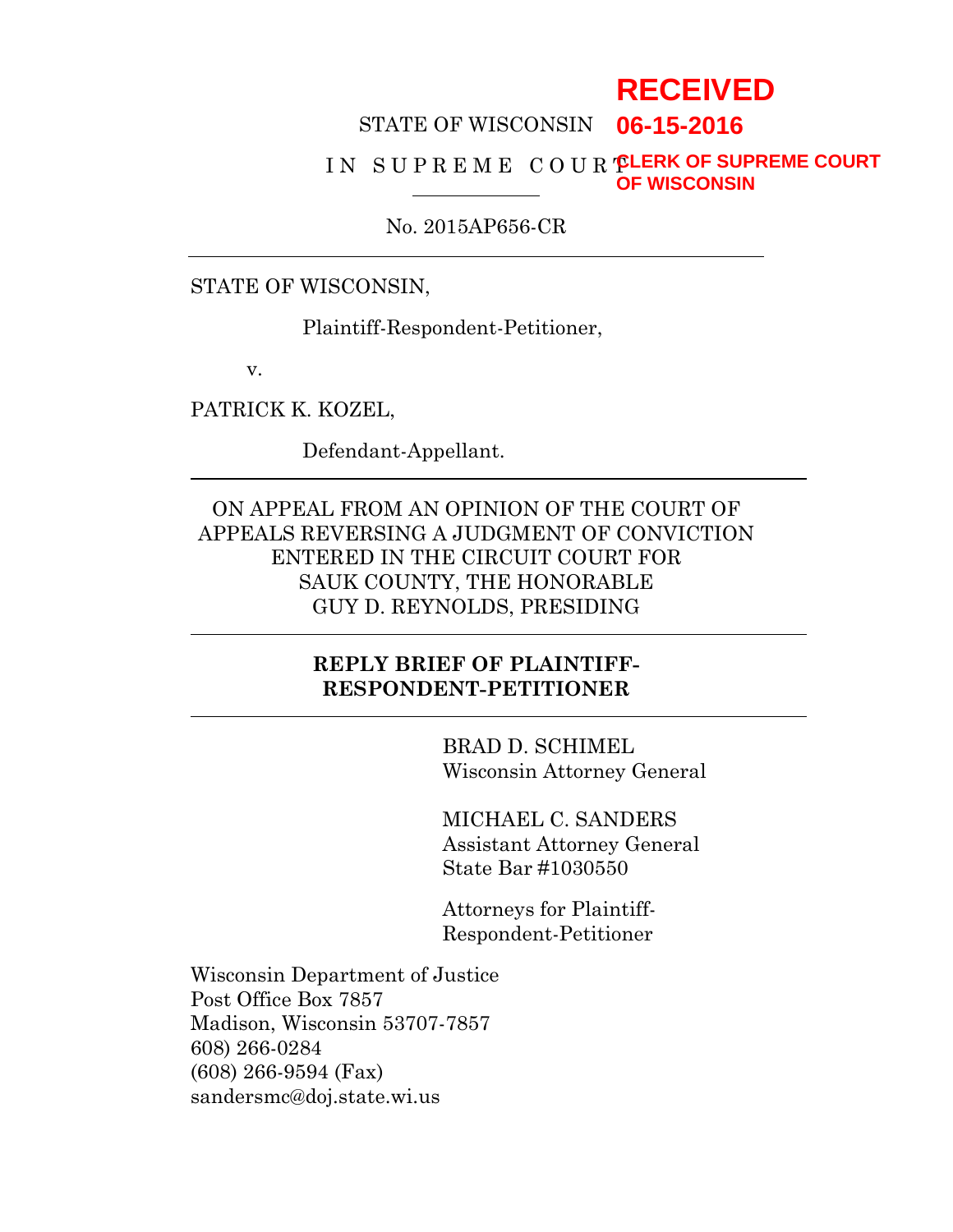# **TABLE OF CONTENTS**

|                                                                                                                                                                                                                     | Page |
|---------------------------------------------------------------------------------------------------------------------------------------------------------------------------------------------------------------------|------|
|                                                                                                                                                                                                                     |      |
| $\mathbf{I}$ .<br>The EMT who drew Kozel's blood<br>was authorized to do so because he<br>was "a person acting under the                                                                                            |      |
| Even if the EMT who conducted the<br>Н.<br>blood draw in this case was not<br>acting under the direction of a<br>physician, suppression of the blood<br>test result would be improper<br>because the blood draw was |      |
|                                                                                                                                                                                                                     |      |

# **TABLE OF AUTHORITIES**

## **Cases**

| County of Dane v. Winsand,                                                               |
|------------------------------------------------------------------------------------------|
| 2004 WI App 86, 271 Wis. 2d 786,                                                         |
|                                                                                          |
| County of Fond du Lac v. Bethke,<br>No. 2013AP2297, 2014 WL 1688068                      |
|                                                                                          |
| County of Sauk v. McDonald,                                                              |
| No. 2014AP1921, 2015 WL 2114340<br>(Wis. Ct. App. May 7, 2015) (unpublished)  2, 3, 4, 5 |
| People v. Gregg,                                                                         |
| 526 N.E.2d 537                                                                           |
|                                                                                          |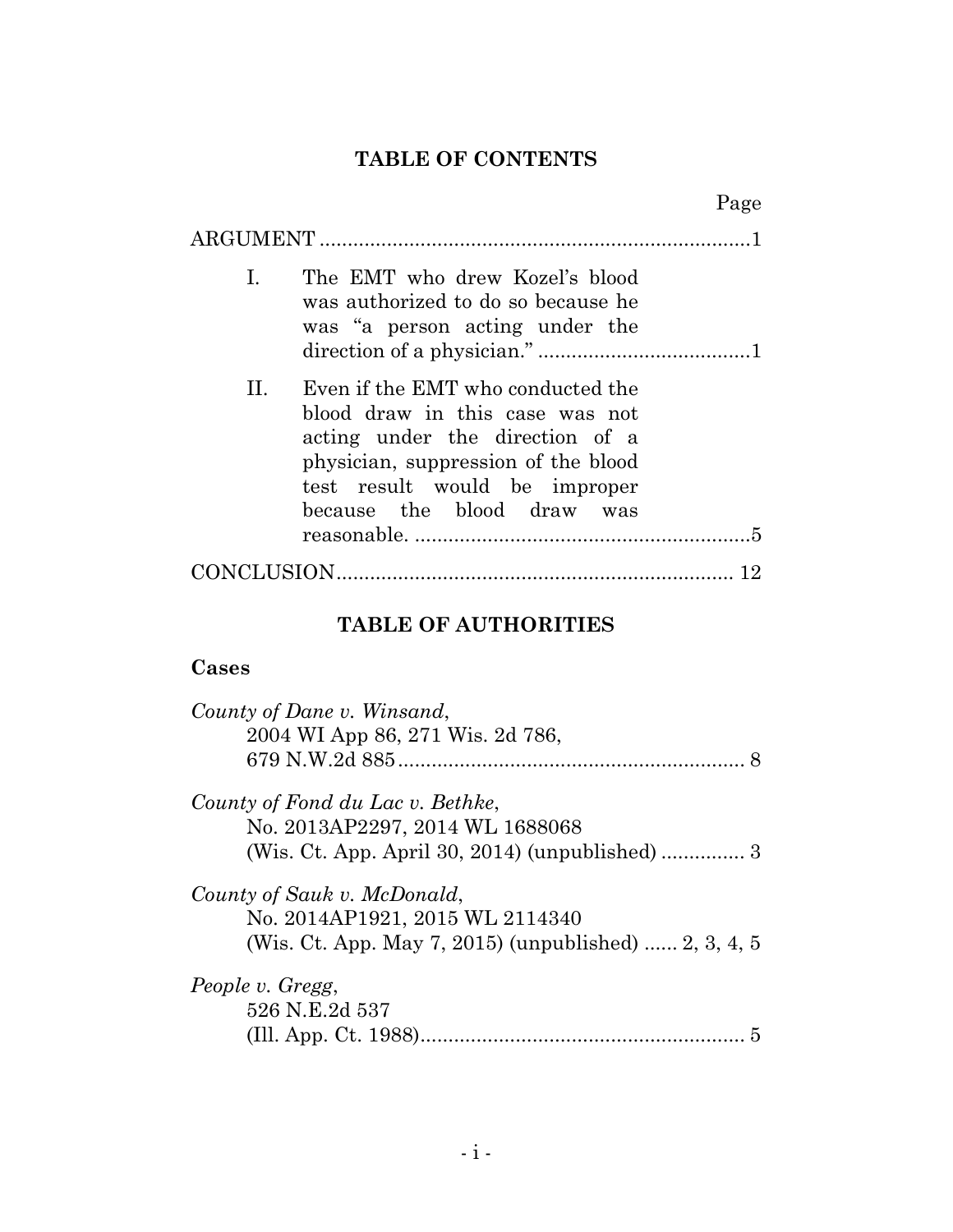| State v. Daggett,<br>2002 WI App 32, 250 Wis. 2d 112,                                                     |
|-----------------------------------------------------------------------------------------------------------|
| State v. Holt,<br>128 Wis. 2d 110, 382 N.W.2d 679                                                         |
| State v. McCrossen,<br>129 Wis. 2d 277,                                                                   |
| State v. Osborne,<br>No. 2012AP2540, 2013 WL 3213298<br>(Wis. Ct. App. June 27, 2013) (unpublished) 3, 11 |
| State v. Penzkofer,<br>184 Wis. 2d 262, 516 N.W.2d 774                                                    |
| State v. Reitter,<br>227 Wis. 2d 213,                                                                     |
| State v. Renard,<br>123 Wis. 2d 458, 367 N.W.2d 237                                                       |
| State v. Wiedmeyer,<br>No. 2015AP579-CR, 2016 WL 2888685                                                  |
| State v. Zielke,<br>137 Wis. 2d 39,                                                                       |
| Winnebago County v. Christenson,<br>No. 2012AP1189, 2012 WL 5350269                                       |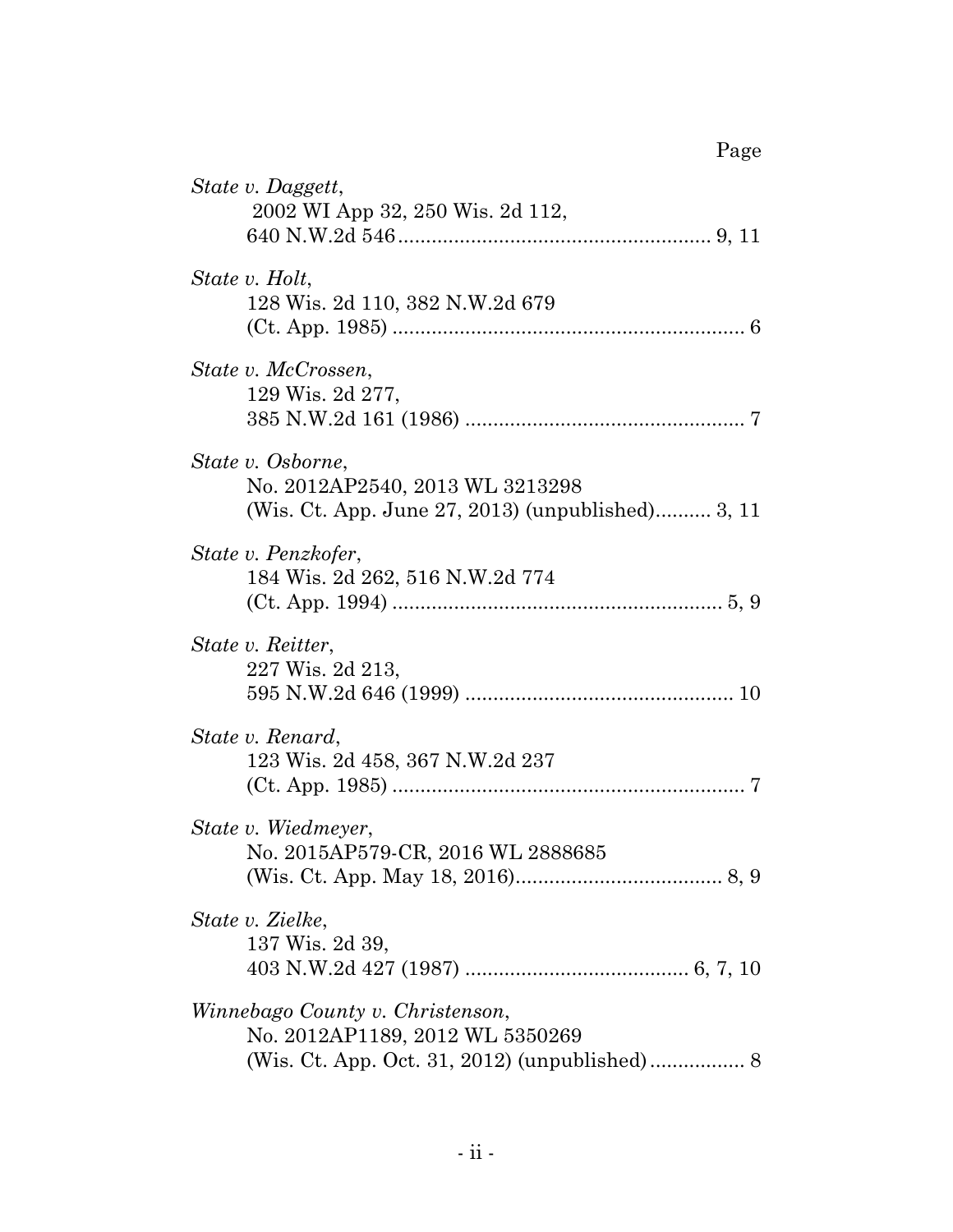# Page

# **Statutes**

# **Other Authority**

| Brief for Respondent, State v. Penzkofer, |  |
|-------------------------------------------|--|
| 184 Wis. 2d 262, 516 N.W.2d 774           |  |
|                                           |  |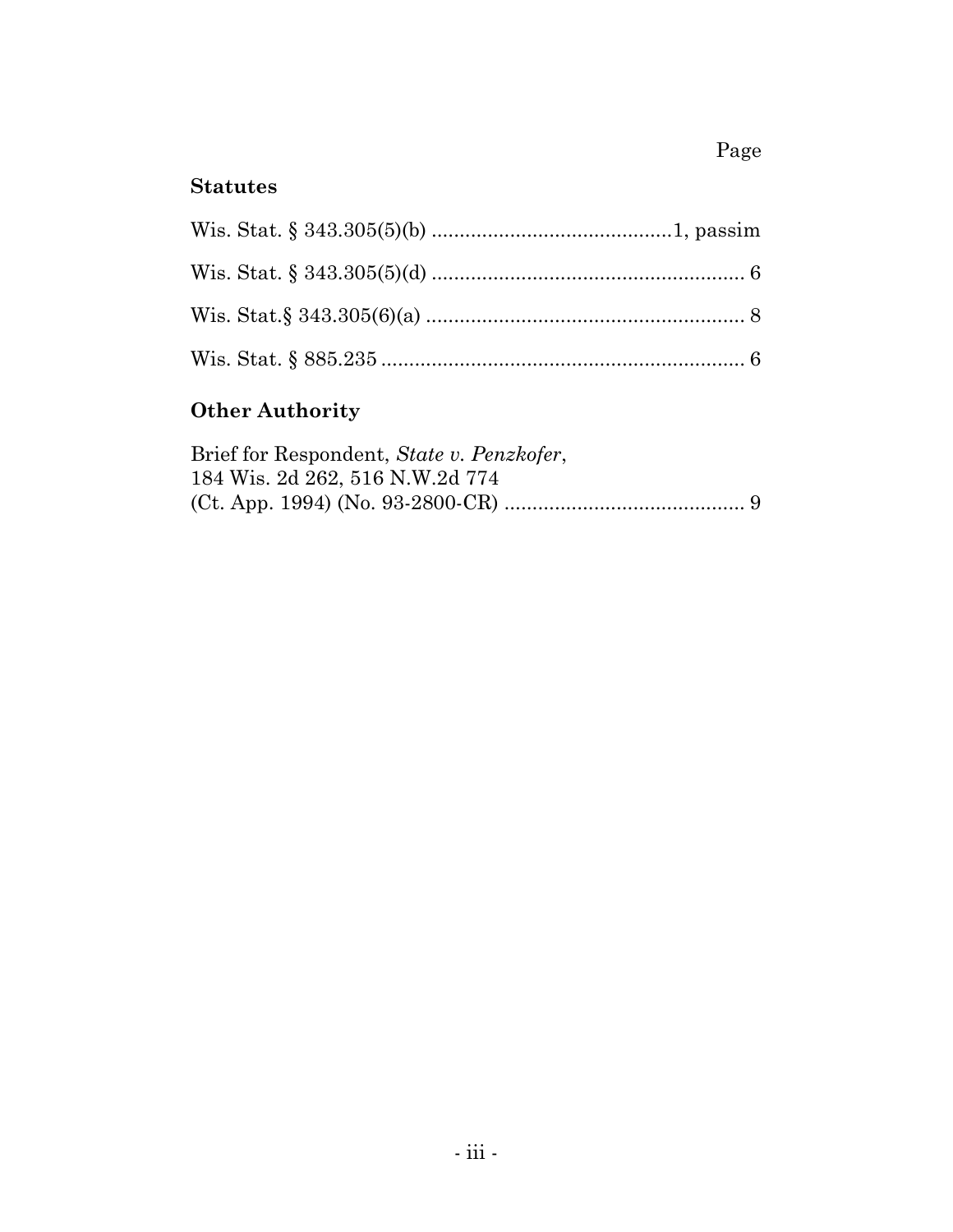### **ARGUMENT**

### **I. The EMT who drew Kozel's blood was authorized to do so because he was "a person acting under the direction of a physician."**

In its initial brief, the State explained that the circuit court correctly denied Kozel's motion to suppress his blood test results because it properly concluded that the emergency medical technician (EMT) who drew Kozel's blood was a "person acting under the direction of a physician," who was authorized to draw blood under Wis. Stat.  $§$  343.305(5)(b).

The circuit court found that the EMT was acting under the direction of Dr. Manuel Mendoza, the Medical Director of the Baraboo District Ambulance Service as evidenced by Dr. Mendoza's August 21, 2009 letter stating that the Baraboo District EMTs "had received extensive training regarding the procedures and legalities of obtaining blood draws," and authorizing them "to perform blood draws." (26:35-37.)

The court found that when the EMT drew Kozel's blood, he was "able to reach Dr. Mendoza" by telephone, and "could contact the physician on call at the emergency room at the local hospital." (26:35.) The court concluded that "as an EMT intermediate employed by the ambulance service," the EMT "meets the description of medical professionals expressly acting under the direction of Dr. Mendoza's physician license and authorized by Dr. Mendoza to draw blood when requested by law enforcement officers." (26:39.)

Kozel does not dispute the circuit court's findings. But he argues that the court erred in denying his suppression motion because the evidence was insufficient to demonstrate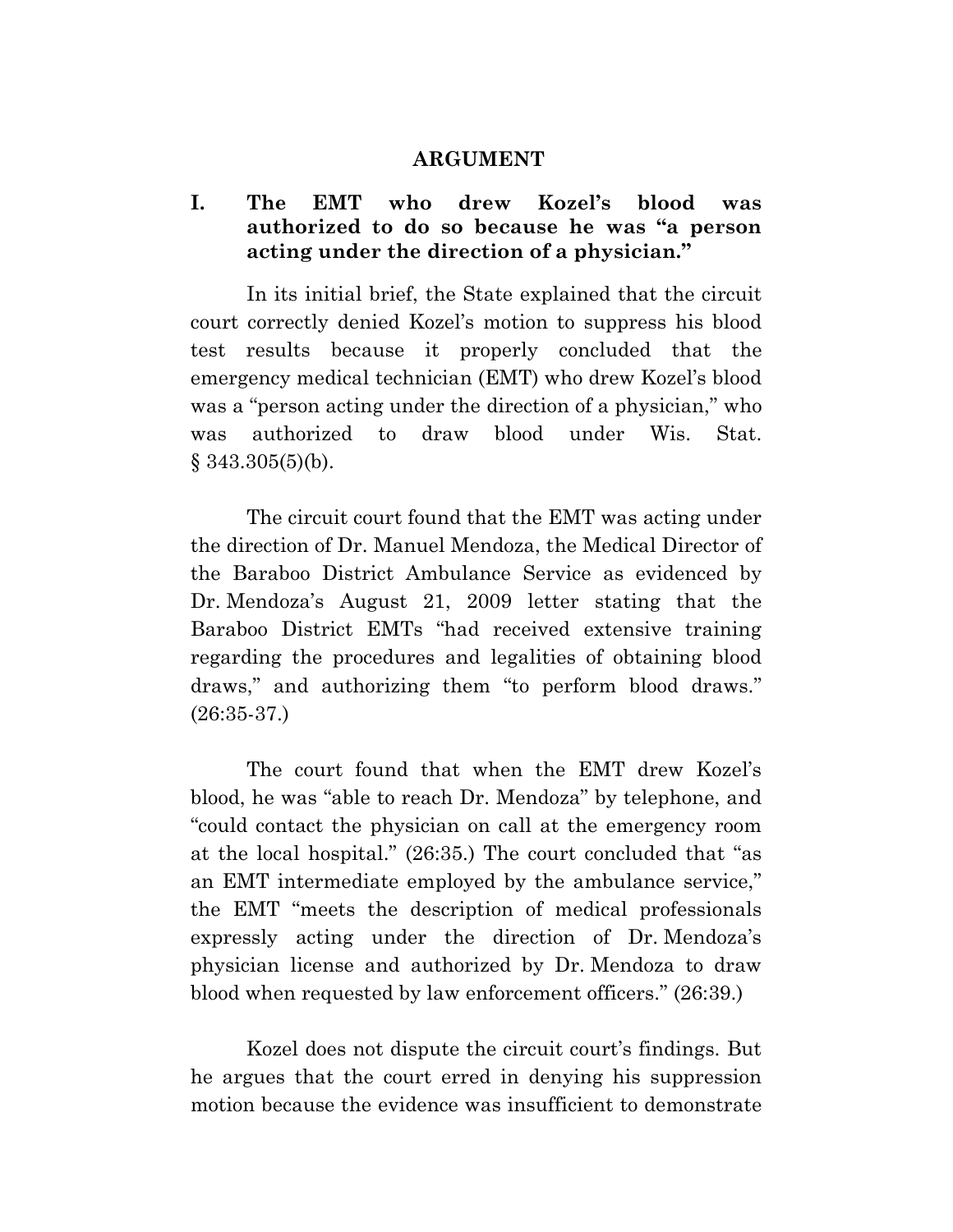that the EMT was acting under Dr. Mendoza's direction. (Kozel's Br. 17-33.)

The basis of Kozel's argument is that there was no evidence that Dr. Mendoza watched the EMT draw blood or reviewed the EMT's work (Kozel's Br. 20); there was no evidence that the EMT followed Dr. Mendoza's protocol (Kozel's Br. 23); Dr. Mendoza's letter was written four years prior to the blood draw and did not name the EMT (Kozel's Br. 23); and the letter did not approve blood draws in a jail (Kozel's Br. 29).

But Kozel points to no case holding that any of these factors are required for a person to be acting under the direction of a physician. And the court of appeals has found the same letter sufficient to authorize blood draws under similar circumstances.

In *County of Sauk v. McDonald*, No. 2014AP1921, 2015 WL 2114340 (Wis. Ct. App. May 7, 2015) (unpublished), the court of appeals concluded that a Baraboo District Ambulance Service EMT was "a person acting under the direction of a physician" when he drew a person's blood based largely on Dr. Mendoza's authorization letter, which it found demonstrated that Dr. Mendoza "took professional responsibility over" the training and conduct of the EMT. *Id.* ¶¶ 3, 6, 22.

Kozel argues that *McDonald* "was not about whether the State met its burden of proof that the paramedic in question was completing blood draws under the direction of the doctor because the Court found that the stipulation removed that argument, and any argument to the contrary was waived." (Kozel's Br. 20-21.)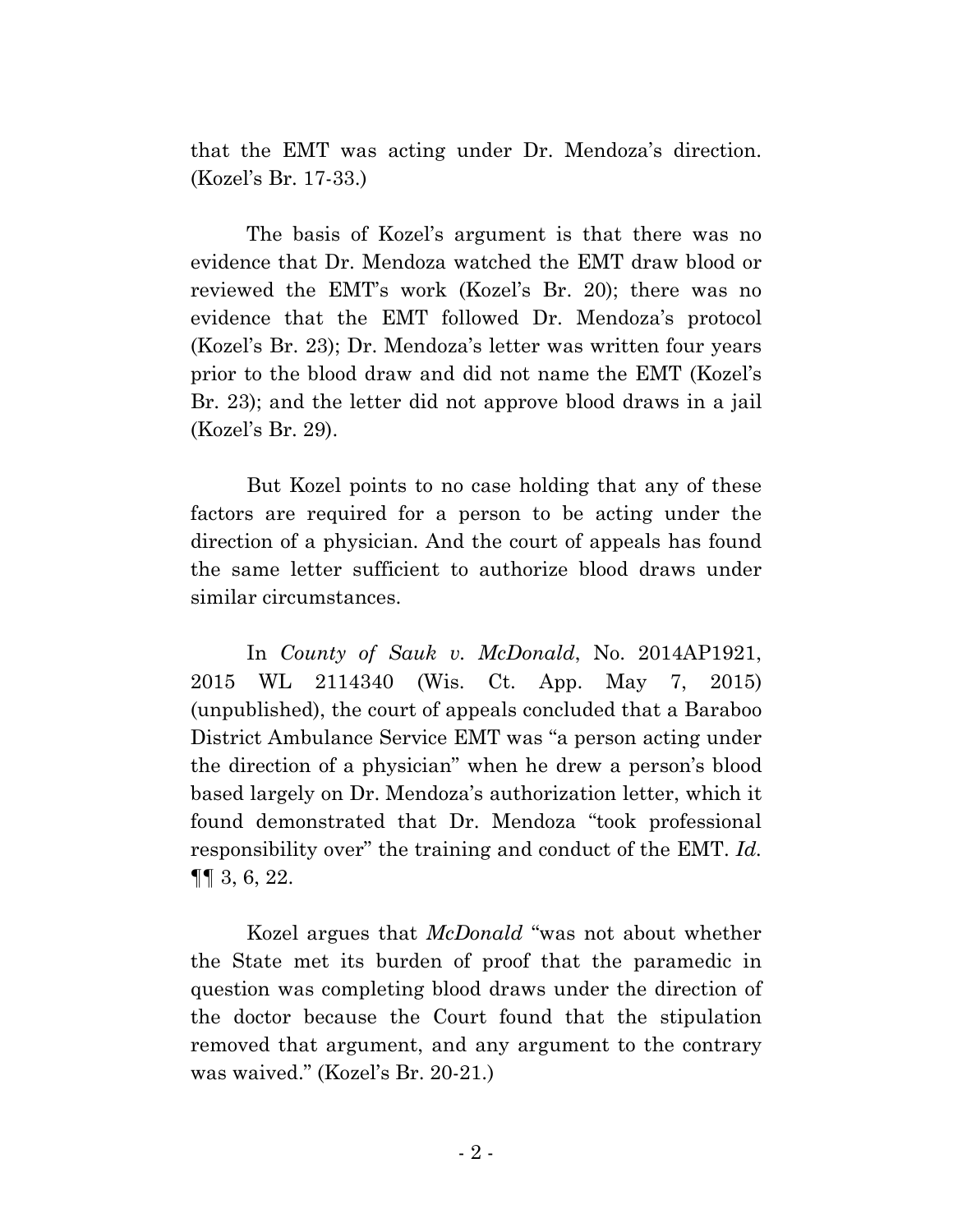Kozel is wrong. The defendant in *McDonald* stipulated to the admission of two letters from Dr. Mendoza authorizing Baraboo County EMTs to perform blood draws, *McDonald*, 2015 WL 2114340, ¶ 3 n.5, but he argued on appeal that "the documentation, even if accurate and reliable, fails to support the State's legal arguments." *Id.* The court of appeals specifically rejected the defendant's argument that Dr. Mendoza's letters did not establish that the EMT was a "person acting under the direction of a physician." *Id.* ¶¶ 20-28.

In *State v. Osborne*, No. 2012AP2540, 2013 WL 3213298 (Wis. Ct. App. June 27, 2013) (unpublished), the court of appeals concluded that a Baraboo District EMT was acting under the direction of a physician when he performed a blood draw even though there was no evidence that the physician was present, had issued written protocols, or had specifically approved blood draws in the jail. *Id.* ¶¶ 5, 18-19.

Kozel argues that this case differs from *Osborne* because here "there is nothing in the record to show the physician ever saw the EMT complete a blood draw," and "the State also failed to establish any protocols for blood draws." (Kozel's Br. 21.) But nothing in *Osborne* indicates that the physician saw the EMT in that case draw blood, and the court of appeals explicitly rejected the notion that written protocols are necessary for a person to be acting under the direction of a physician. *Osborne*, 2013 WL 3213298, ¶¶ 18-19.

Kozel also fails to distinguish a third case in which the court of appeals concluded that an EMT was acting under the direction of a physician when he drew blood. He argues that *County of Fond du Lac v. Bethke*, No. 2013AP2297, 2014 WL 1688068 (Wis. Ct. App. April 30, 2014)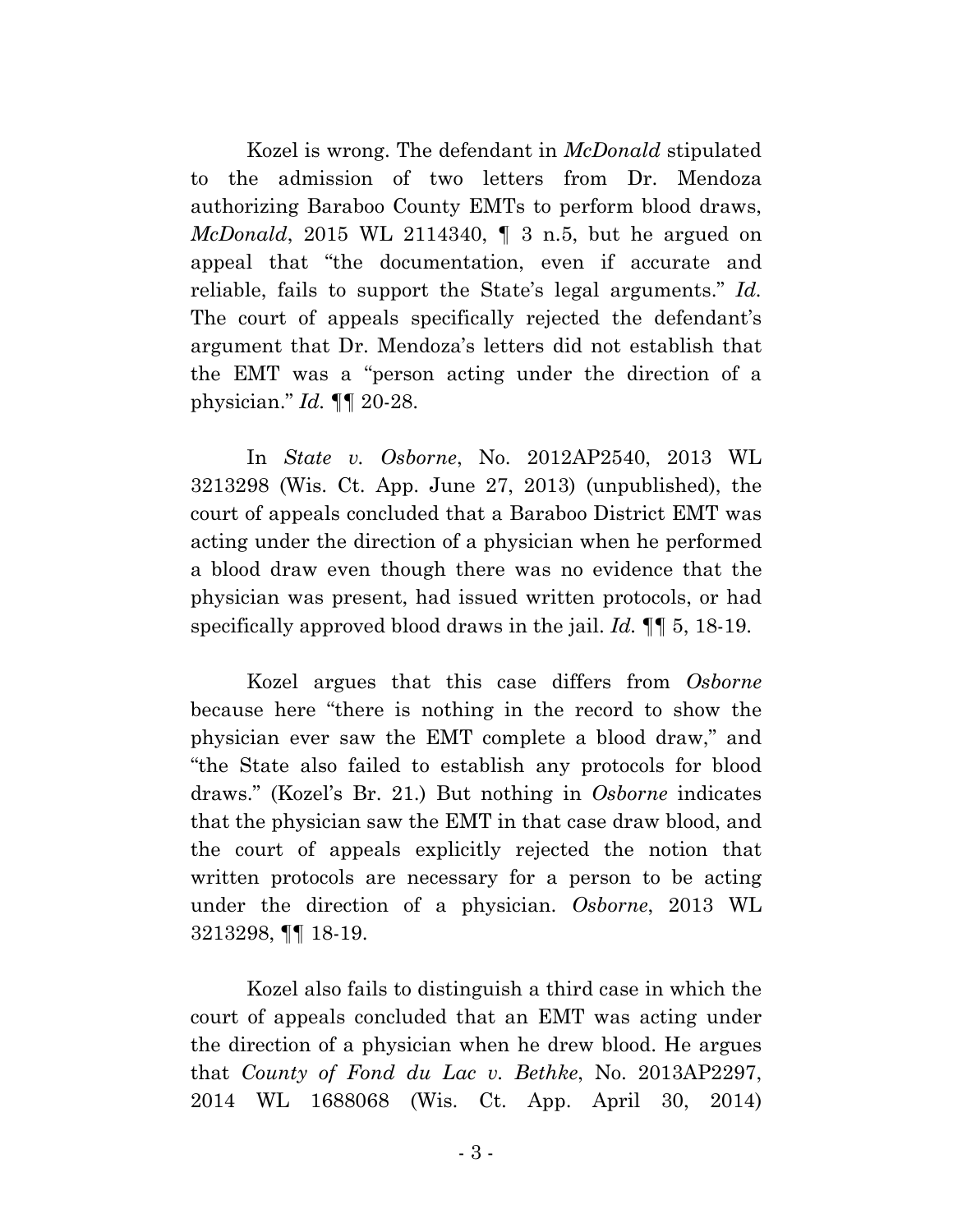(unpublished), is "irrelevant to the issues here," because "[i]t involved a challenge to whether the police officer can testify as to whether the person who drew the blood was permitted by statute at trial." (Kozel's Br. 22.)

Kozel seemingly overlooks that the first issue in *Bethke* was "that the County failed to establish that the blood was drawn by a person authorized by Wis. Stat. § 343.305(5)(d)." *Bethke*, 2014 WL 1688068, ¶ 10.

In each of these cases, the court of appeals concluded that EMTs or paramedics were acting under the direction of a physician when they performed blood draws under circumstances similar to those in this case.

Kozel argues that this court cannot conclude that Dr. Mendoza "contemplated or approved the practice of jail blood draws." (Kozel's Br. 24.)

But as the court of appeals has recognized, "nothing in the authorization letter states that blood draws could not be performed in a jail facility." *McDonald*, 2015 WL 2114340, ¶ 27.

Kozel argues that the EMT was not acting under the direction of a physician "[b]ecause there was no testimony that a physician ever even watched this EMT draw blood or reviewed his work." (Kozel's Br. 19-20.)

However, a person can draw blood under the direction of a physician even if the physician has not expressly authorized the particular blood draw, and is not present or involved when the blood is drawn. *State v. Penzkofer*, 184 Wis. 2d 262, 266, 516 N.W.2d 774 (Ct. App. 1994).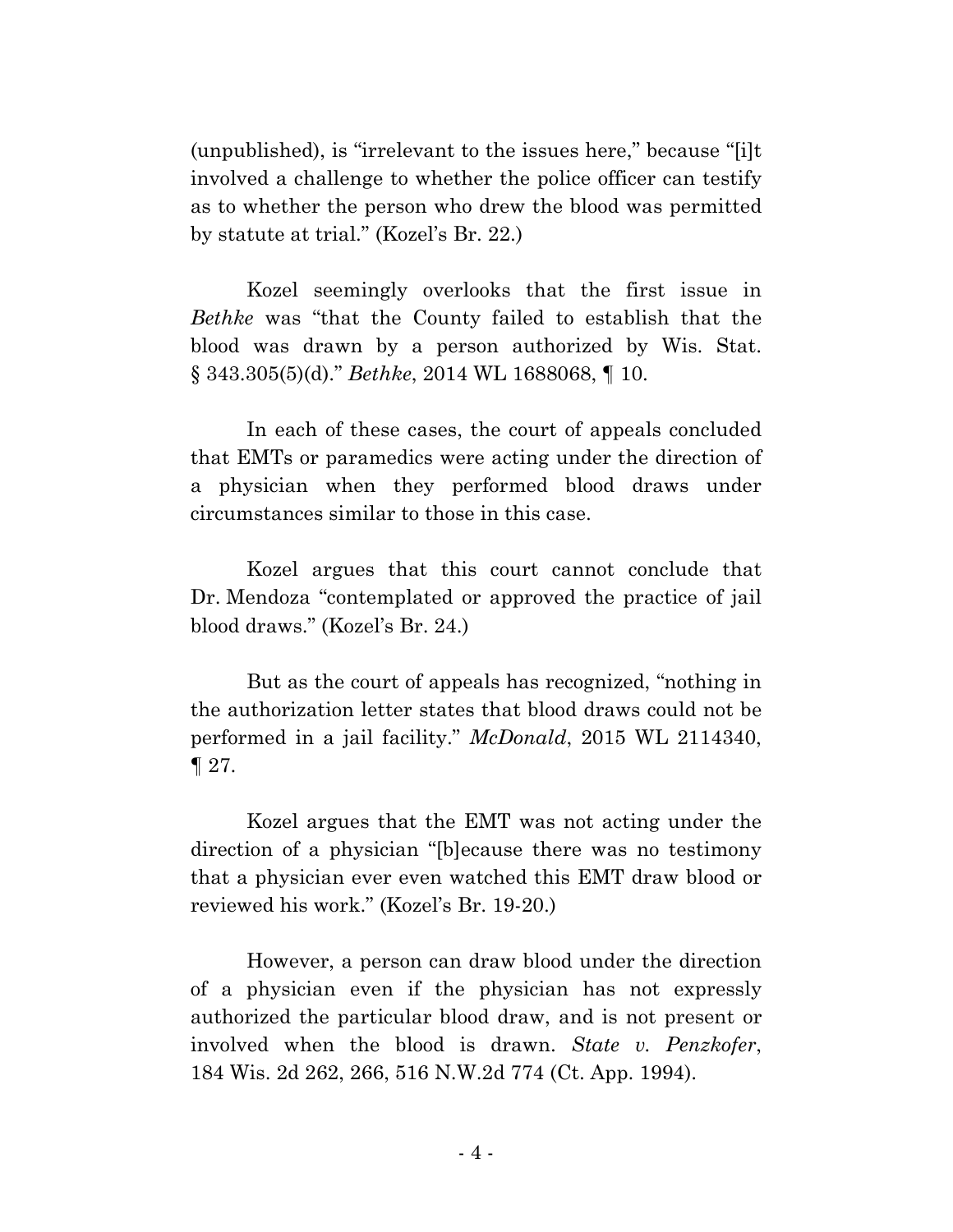Finally, Kozel relies on *People v. Gregg*, 526 N.E.2d 537 (Ill. App. Ct. 1988), which interpreted "under the direction of a licensed physician," in an Illinois statute as requiring general direction rather than specific direction. *Id.* at 539. The court concluded that the standard was "satisfied when the licensed physician supervises the work which a trained phlebotomist performs." *Id.*

The same is true here. As the court of appeals concluded in *McDonald*, Dr. Mendoza's letter demonstrates that "Dr. Mendoza took professional responsibility over, which is to say direction of, the pertinent training and conduct of the particular paramedic who was employed by the Baraboo District Ambulance Service and who performed the draw of McDonald's blood, and that this is sufficient to satisfy WIS. STAT. § 343.305(5)(b)." *McDonald*, 2015 WL 2114340, ¶ 22.

As the circuit court determined in this case, the EMT in this case "meets the description of medical professionals expressly acting under the direction of Dr. Mendoza's physician license and authorized by Dr. Mendoza to draw blood when requested by law enforcement officers." (26:39.) The circuit court therefore properly denied Kozel's motion to suppress.

### **II. Even if the EMT who conducted the blood draw in this case was not acting under the direction of a physician, suppression of the blood test result would be improper because the blood draw was reasonable.**

In its initial brief the State explained that even if the EMT was not acting under Dr. Mendoza's direction when he drew Kozel's blood, Kozel would not be entitled to suppression of the blood test results because the blood draw was not constitutionally unreasonable. The State explained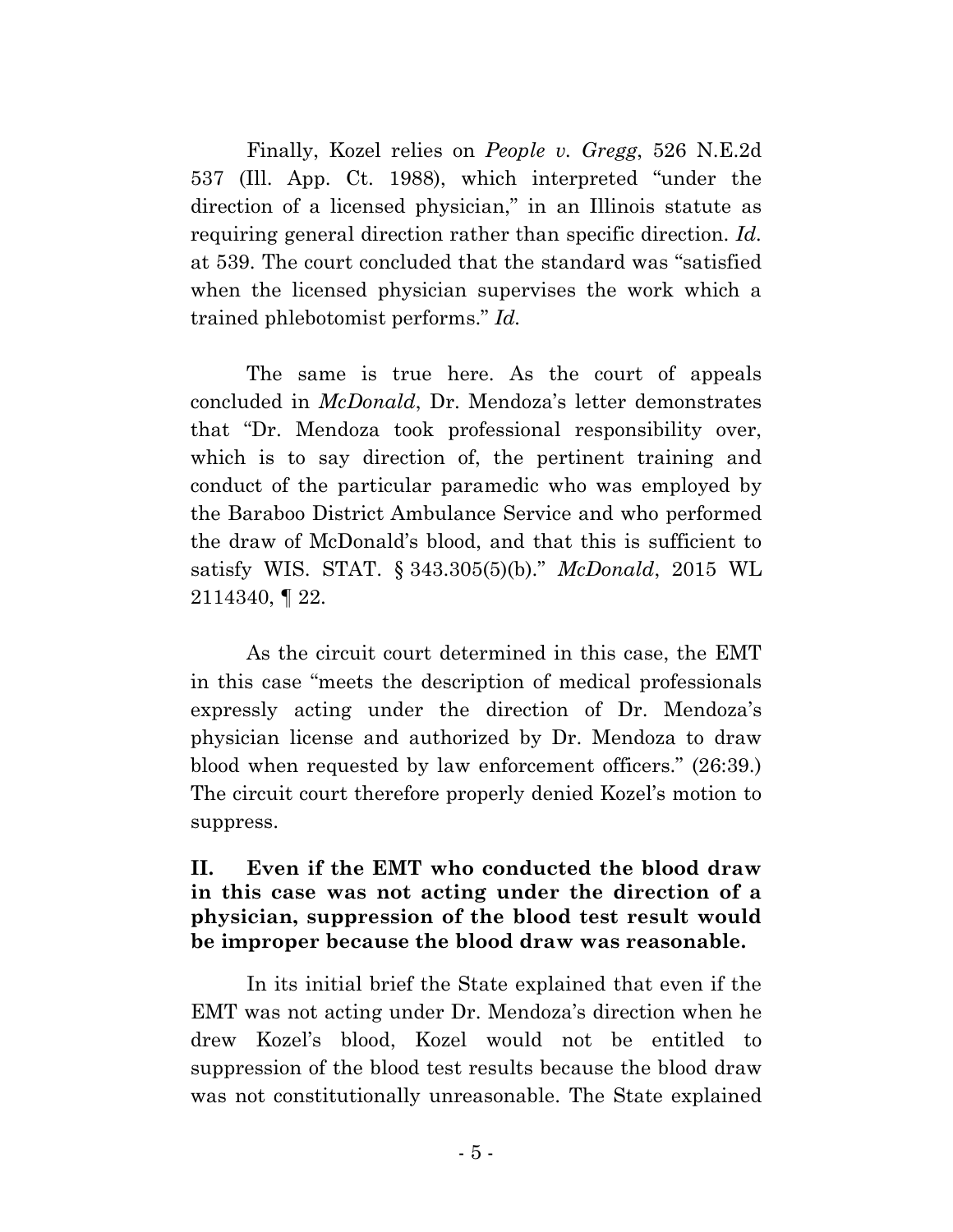that a violation of the implied consent law generally requires suppression only if the evidence is unconstitutionally obtained. "[I]f evidence is otherwise constitutionally obtained, there is nothing in the implied consent law which renders it inadmissible in a subsequent criminal prosecution." *State v. Zielke*, 137 Wis. 2d 39, 52, 403 N.W.2d 427 (1987). The remedy for a violation of § 343.305(5)(b) is not suppression of the test results, but that the results are not automatically admissible under § 343.305(5)(d), and may not be given prima facie effect under Wis. Stat. § 885.235.

Kozel argues that the issue whether suppression is the remedy for a violation of  $\S$  343.305(5)(d) is not properly before the court. (Kozel's Br. 33-36.)

The State did not raise the issue in the circuit court, but it is not "blindsiding" that court. The circuit court determined that the EMT was a "person acting under the supervision of a physician," so there was no need to argue about what the result would have been if the court had reached the opposite conclusion. And it is well established that "[a]n appellate court may sustain a lower court's holding on a theory or on reasoning not presented to the lower court." *State v. Holt*, 128 Wis. 2d 110, 125, 382 N.W.2d 679 (Ct. App. 1985). In any event, the State raised this issue in its petition for review, and this Court granted review.

Kozel asserts that suppression can be a remedy for a violation of the implied consent law. He points to two cases in which Wisconsin courts have found that suppression is the remedy when a person submits to chemical testing under the implied consent law, and the officer fails to comply with the defendant's request for an additional test. (Kozel's Br. 39-40.) Neither case supports Kozel's assertion that suppression is warranted for a violation of  $\S 343.305(5)(b)$ .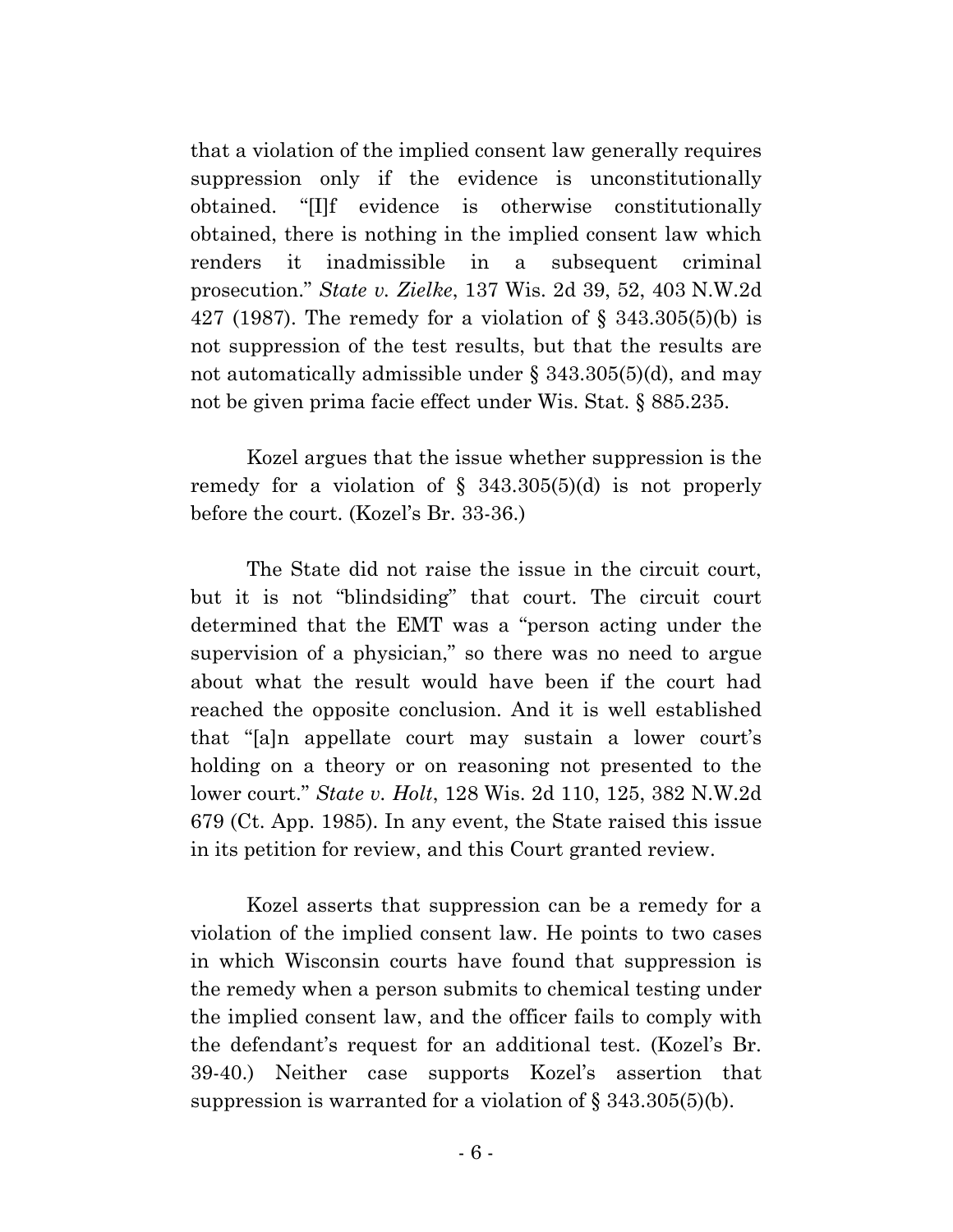In *State v. Renard*, 123 Wis. 2d 458, 367 N.W.2d 237 (Ct. App. 1985), the court of appeals determined that "[d]enial of an additional chemical test effectively prevented discovery of material evidence relating to the prior test," and concluded that "[w]hen an accused is denied a statutory right to discover evidence relating to a chemical test, the proper sanction is suppression of the test results." *Id.* at 461 (citations omitted).

In *State v. McCrossen*, 129 Wis. 2d 277, 385 N.W.2d 161 (1986), this Court concluded that suppression was appropriate because "the legislature intended the second test as a check on the reliability of a first test," and "the right to a second test is the legislatively imposed *quid pro quo* for a driver's implied consent to testing for alcohol concentration." *Id.* at 297-98.

A blood draw by a person not authorized to draw blood under § 343.305(5)(b) does not implicate the right to discover evidence, and has nothing to do with a defendant's consent. It concerns only how the sample that the person consented to give was obtained. If the sample was obtained reasonably, suppression is inappropriate because there is no constitutional violation to remedy. As this Court has recognized, "it would be absurd to infer that the legislature intended that critical evidence in a felony homicide must be excluded for failure to comply with statutory procedures. *Zielke*, 137 Wis. 2d at 51-52.

Kozel points to no case holding that a violation of the implied consent law—other than a failure to enforce the right to additional tests—warrants suppression of blood test results.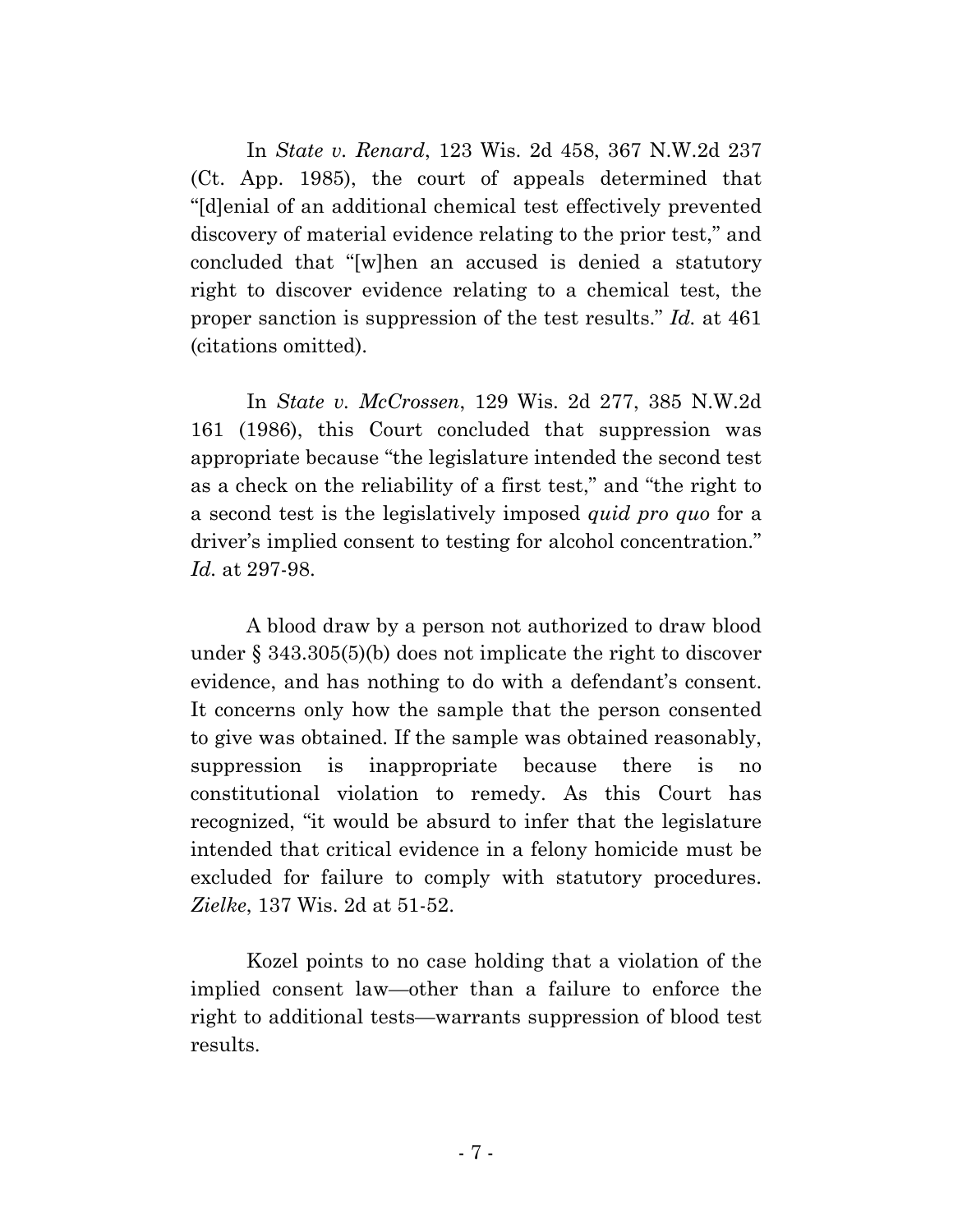Kozel argues that to be constitutionally reasonable, a blood draw must "be conducted pursuant to statutory authority as a *quid pro quo* for admissibility." (Kozel's Br. 42.)

However, a defendant who establishes a violation of § 343.305(5)(b) "would not be entitled to exclusion of the results; rather, that evidence would simply lose the benefit of §§ 343.305(5)(d) and 885.235." *County of Dane v. Winsand*, 2004 WI App 86, 271 Wis. 2d 786, ¶ 7 n.6, 679 N.W.2d 885. And a "failure to follow the strictures of WIS. STAT. § 343.305(5)(b) in procuring a blood sample does not result in the automatic exclusion of the blood test evidence resulting from that sample." *Winnebago County v. Christenson*, No. 2012AP1189, 2012 WL 5350269, ¶ 21 (Wis. Ct. App. Oct. 31, 2012) (unpublished). Kozel cannot meaningfully distinguish either case.

In *State v. Wiedmeyer*, No. 2015AP579-CR, 2016 WL 2888685 (Wis. Ct. App. May 18, 2016) (recommended for publication), the court of appeals recently reached a similar conclusion regarding a violation of  $\S$  343.305(6)(a), which requires that to be valid under the implied consent law, samples of blood or urine must be tested "substantially according to methods approved by the laboratory of hygiene and by an individual possessing a valid permit to perform the analyses issued by the department of health services." The court rejected the argument that the results of a test for controlled substances was inadmissible in an OWI prosecution because the analyst who tested the blood sample did not have a permit to test for controlled substances. *Id.* ¶¶ 3-4. The court concluded that while a sample that is not tested in accordance with the implied consent law is not automatically admissible, and is not given prima facie effect, the sample is not inadmissible. *Id.* ¶ 9.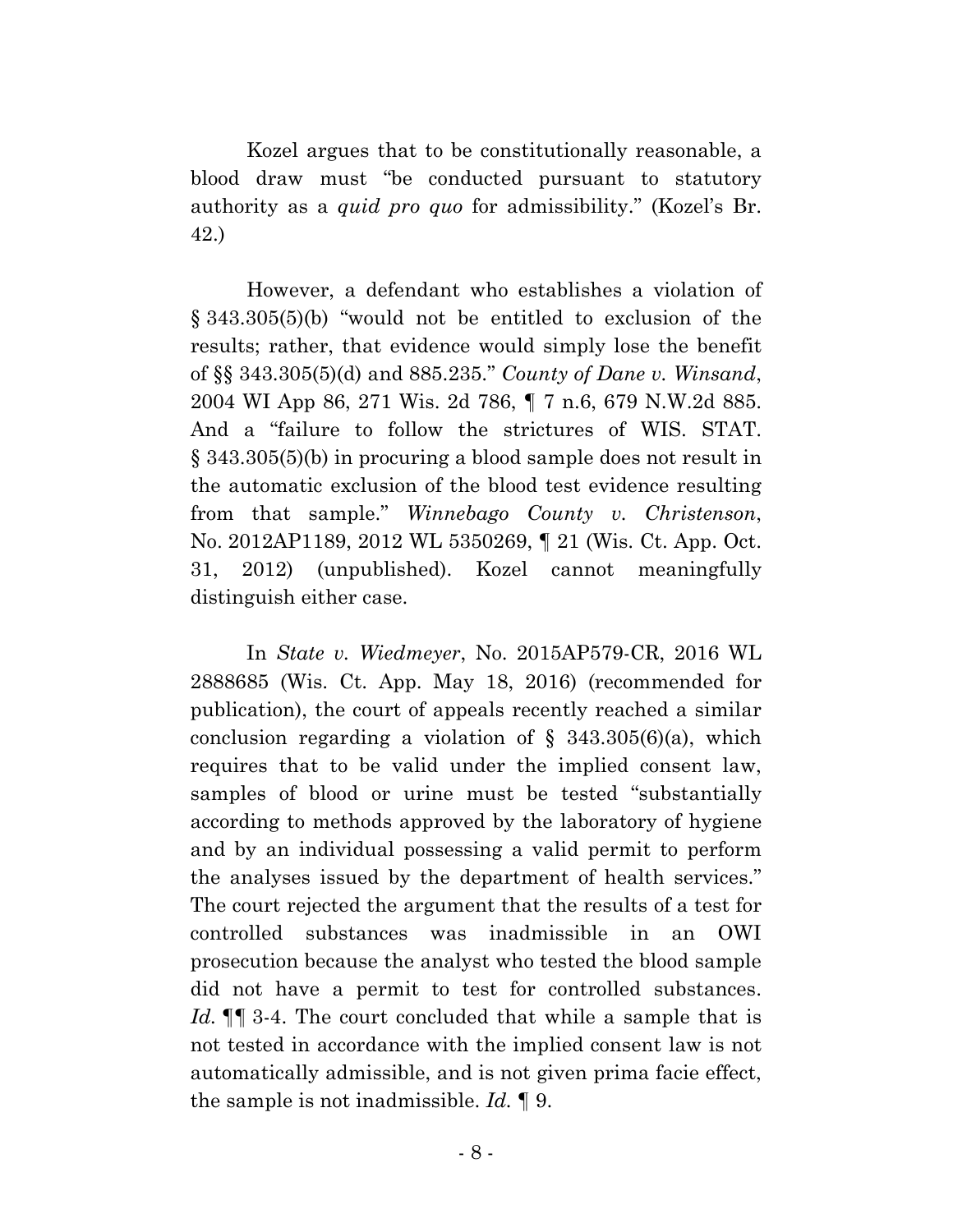Kozel argues that in *Penzkofer*, 184 Wis. 2d 262, and *State v. Daggett*, 2002 WI App 32, 250 Wis. 2d 112, 640 N.W.2d 546, the parties and court assumed that suppression was a remedy for a violation of the implied consent law.

But in its brief in *Penzkofer*, the State argued that suppression was not an appropriate remedy even if blood was drawn by an individual not covered by § 343.305(5)(b). (Brief for Respondent at 13-15, *Penzkofer*, 184 Wis. 2d 262, No. 93-2800-CR.)[1](#page-12-0) The court of appeals did not address that argument because it concluded that the blood was properly drawn. In *Daggett*, the issue was not whether the blood draw violated the implied consent law, but whether the blood draw was unreasonable because it was performed in a police booking room. *Daggett*, 250 Wis. 2d 112, ¶¶ 1, 16.

Kozel argues that "there is a reason the Legislature enacted this statute, and it must be followed." (Kozel's Br. 42.)

However, the law was not created to enhance the rights of drunk drivers, but "to facilitate the collection of evidence." *State v. Reitter*, 227 Wis. 2d 213, 224, 595 N.W.2d 646 (1999) (citations omitted). The legislature obviously did not intend that test results of blood drawn in a constitutionally reasonable manner be suppressed because of

l

<span id="page-12-0"></span><sup>1</sup> The State's brief in *Penzkofer* is available on the Supreme Court and Court of Appeals Access Website at https://acefiling.wicourts.gov/documents/show\_any\_doc?appI d=wscca&docSource=Upload&p%5bcaseNo%5d=1993AP002 800&p%5bdocId%5d=116769&p%5beventSeqNo%5d=10&p% 5bsectionNo%5d=1.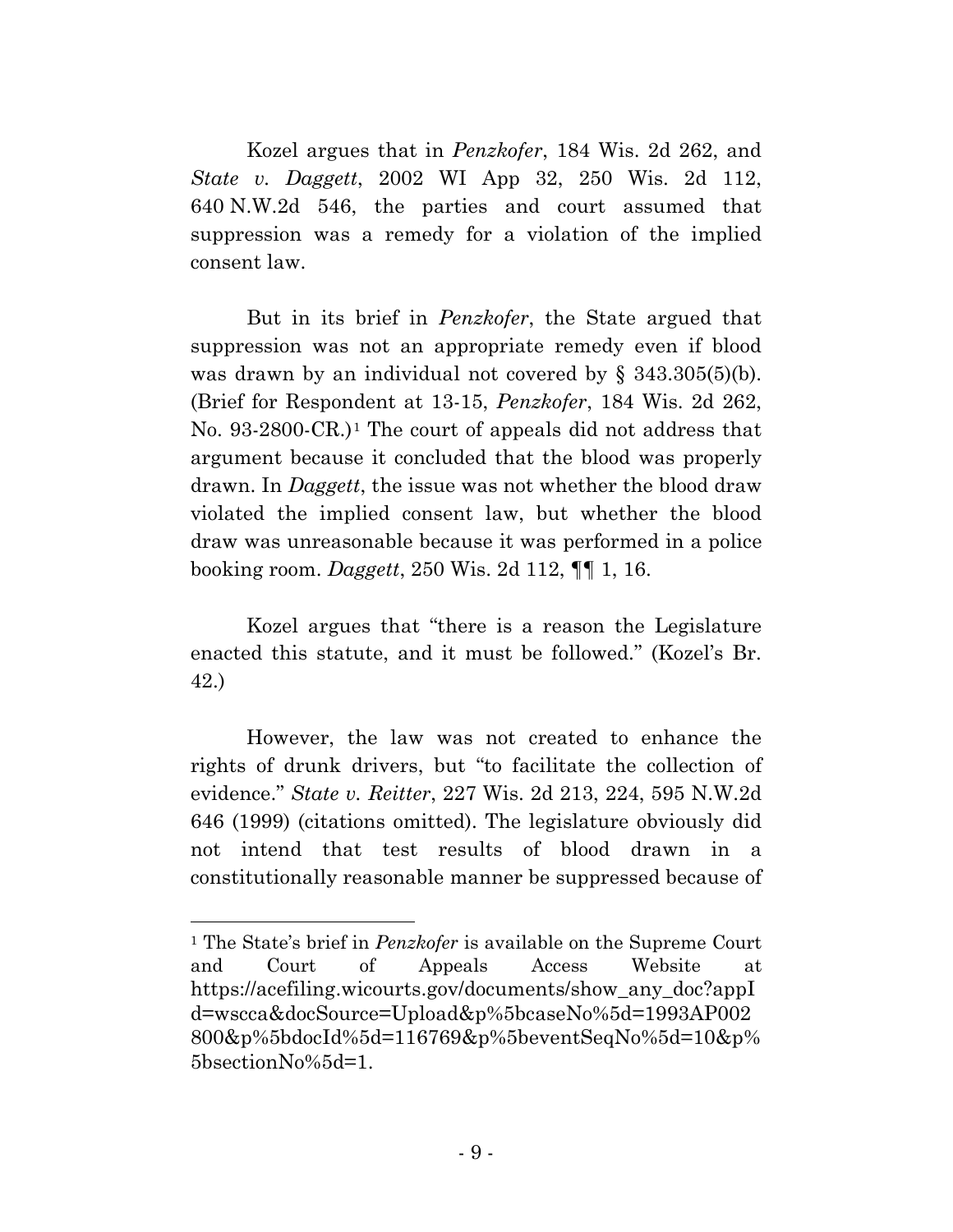a statutory violation. As this Court has held, "if evidence is otherwise constitutionally obtained, there is nothing in the implied consent law which renders it inadmissible in a subsequent criminal prosecution." *Zielke*, 137 Wis. 2d at 52.

Finally, Kozel argues that the blood draw in this case was unreasonable because his blood was drawn "by a non-medical professional in a non-sterile jail setting without supervision of a physician." (Kozel's Br. 43.)

He asks this Court to "consider whether the blood draw in this case presented an unjustified risk of infection and pain." (Kozel's Br. 46.) But the circuit court found that "there is no evidence of a risk of infection or pain" (26:37-38), and Kozel points to no evidence of a risk of infection of pain, whether justified or unjustified.

Kozel argues that "[n]o one made any special effort to ensure the area was free of contaminants—the room was unsterilized." (Kozel's Br. 47.) He argues that it is the State's burden to show that the blood draw was performed in a sterile environment. (Kozel's Br. 51.)

But Kozel acknowledges that the EMT cleaned Kozel's arm to prevent possible infection. (Kozel's Br. 47.) And in *Daggett*, the court noted that "blood is commonly withdrawn in non-sterile environments using medically accepted procedures," and it found a blood draw reasonable because "there is no evidence in the record to suggest that the jail booking room, although not a sterile environment, presented any danger to Daggett's health." *Daggett*, 250 Wis. 2d 112, ¶ 18. In *Osborne*, the court of appeals concluded that the State satisfied its burden with testimony by the EMT "that he was supplied with a clean room with sterile equipment." *Osborne*, 2013 WL 3213298, ¶ 14.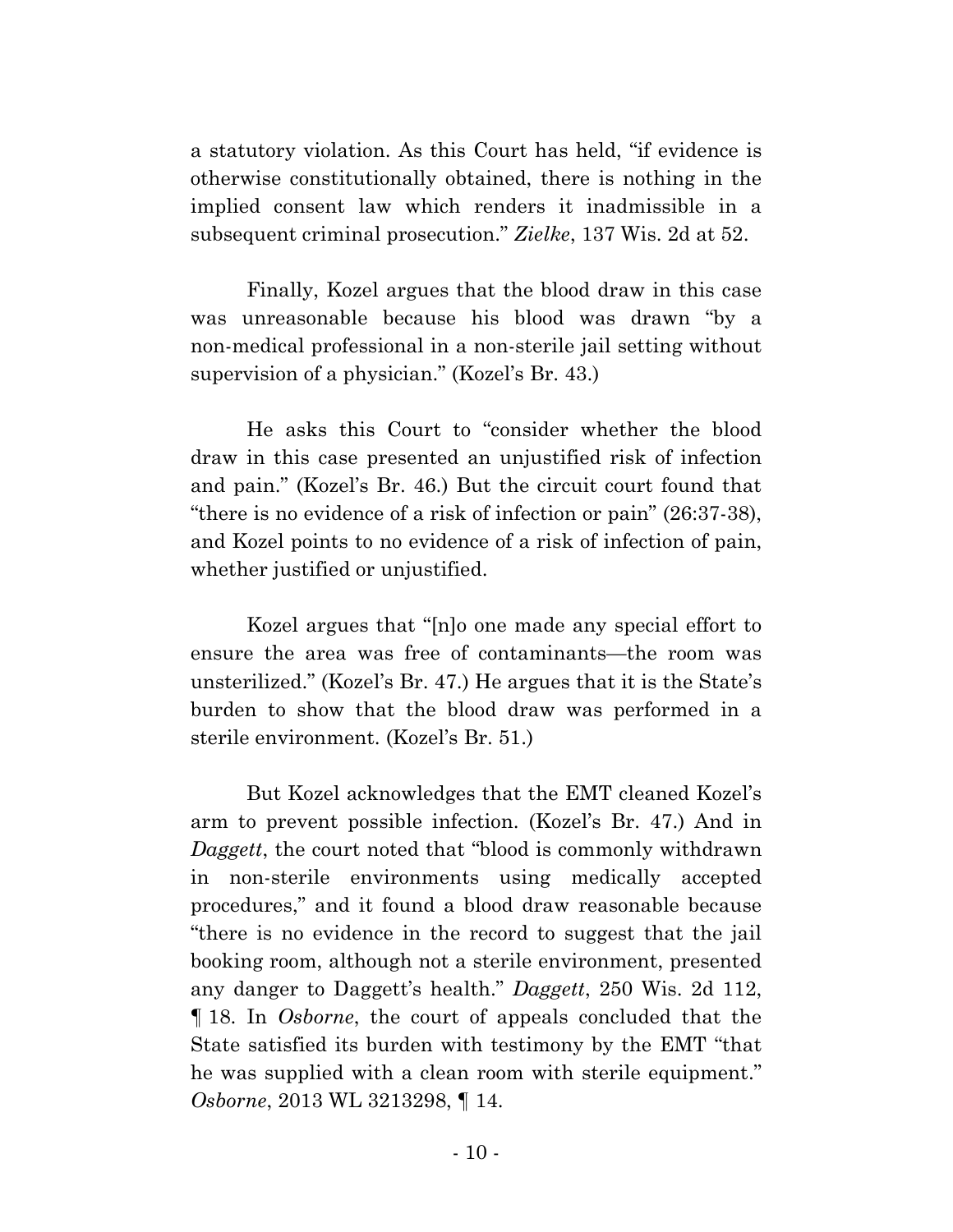Kozel argues that under *Daggett*, "if blood is drawn at a jail, it better be drawn by a physician and not an unsupervised EMT." (Kozel's Br. 47.)

But in *Osborne* the court of appeals rejected that argument as "an overbroad reading of the holding in *Daggett*." *Osborne*, 2013 WL 3213298, ¶¶ 11, 15. The court added that "[t]here is no indication that the result in *Daggett* hinged on the fact that the particular professional was a physician. And, there is no dispute that an EMT is a medical professional. *See* WIS. STAT. § 256.15(5)." *Osborne*, 2013 WL 3213298, ¶ 15.

Kozel argues that the EMT who drew his blood was not a medical professional. (Kozel's Br. 19.) But he notes that § 343.305(5)(b) has been amended to permit blood draws by a "medical professional who is authorized to draw blood," and he acknowledges that EMTs "can now draw blood without being supervised and directed by a physician." (Kozel's Br. 19.) He therefore acknowledges that EMTs are medical professionals.

As the circuit court recognized, Kozel's blood was drawn by a certified and licensed EMT, in a clean room, using sterile equipments, and a fresh blood alcohol specimen kit provided by the hygiene lab, in accordance with medically accepted procedures, and there was "no evidence of a risk of infection or pain." (26:26, 36-38, 41-42.) Even if Wis. Stat. § 343.305(5)(b) did not authorize the EMT to conduct the blood draw there would be no reason to suppress the test results.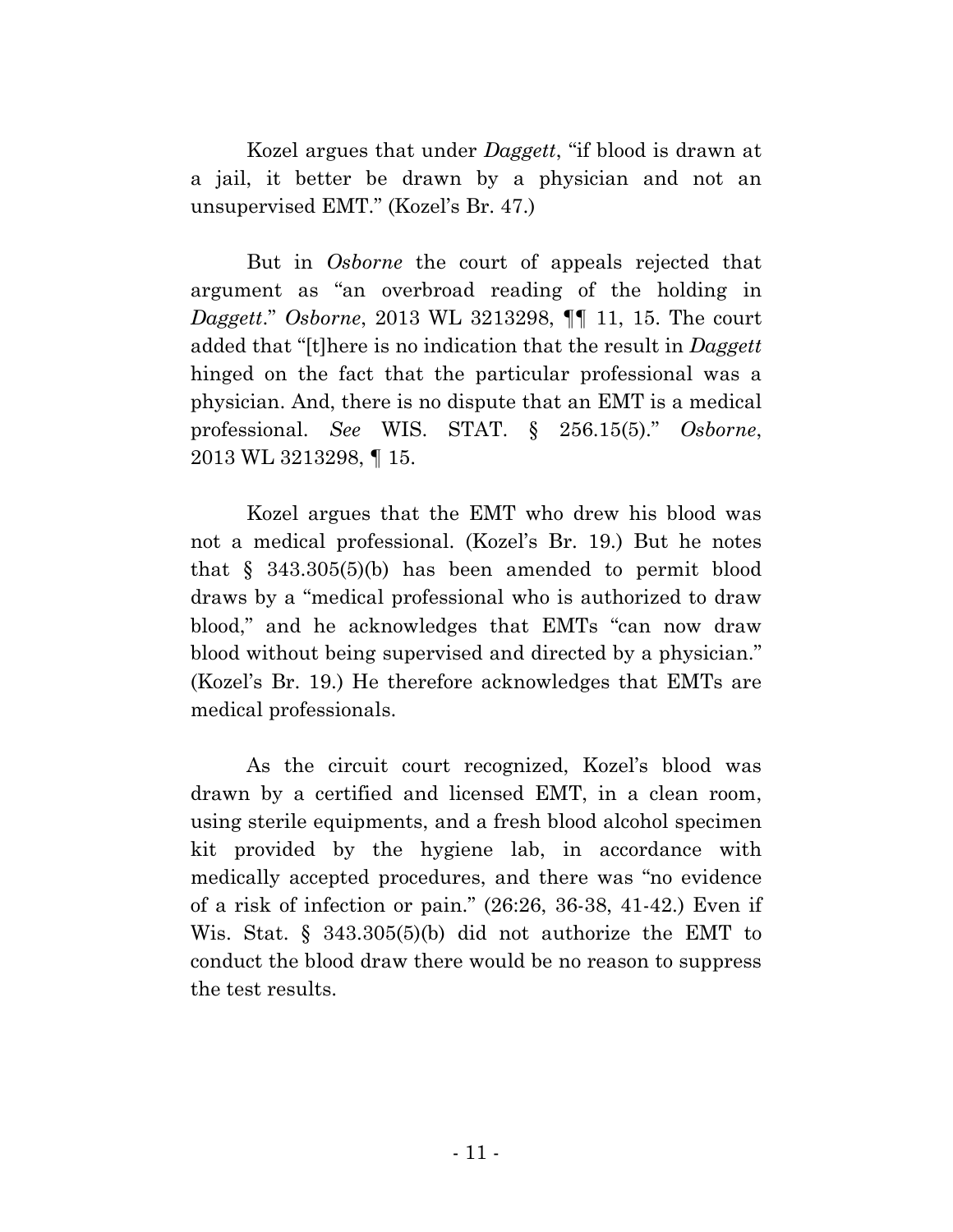### **CONCLUSION**

For the reasons explained above, the State respectfully requests that this Court reverse the court of appeals' decision which reversed the judgment convicting Kozel of operating a motor vehicle while under the influence of an intoxicant.

Dated this 15th day of June, 2016.

Respectfully submitted,

BRAD D. SCHIMEL Wisconsin Attorney General

MICHAEL C. SANDERS Assistant Attorney General State Bar #1030550

Attorneys for Plaintiff-Respondent-Petitioner

Wisconsin Department of Justice Post Office Box 7857 Madison, Wisconsin 53707-7857 608) 266-0284 (608) 266-9594 (Fax) sandersmc@doj.state.wi.us